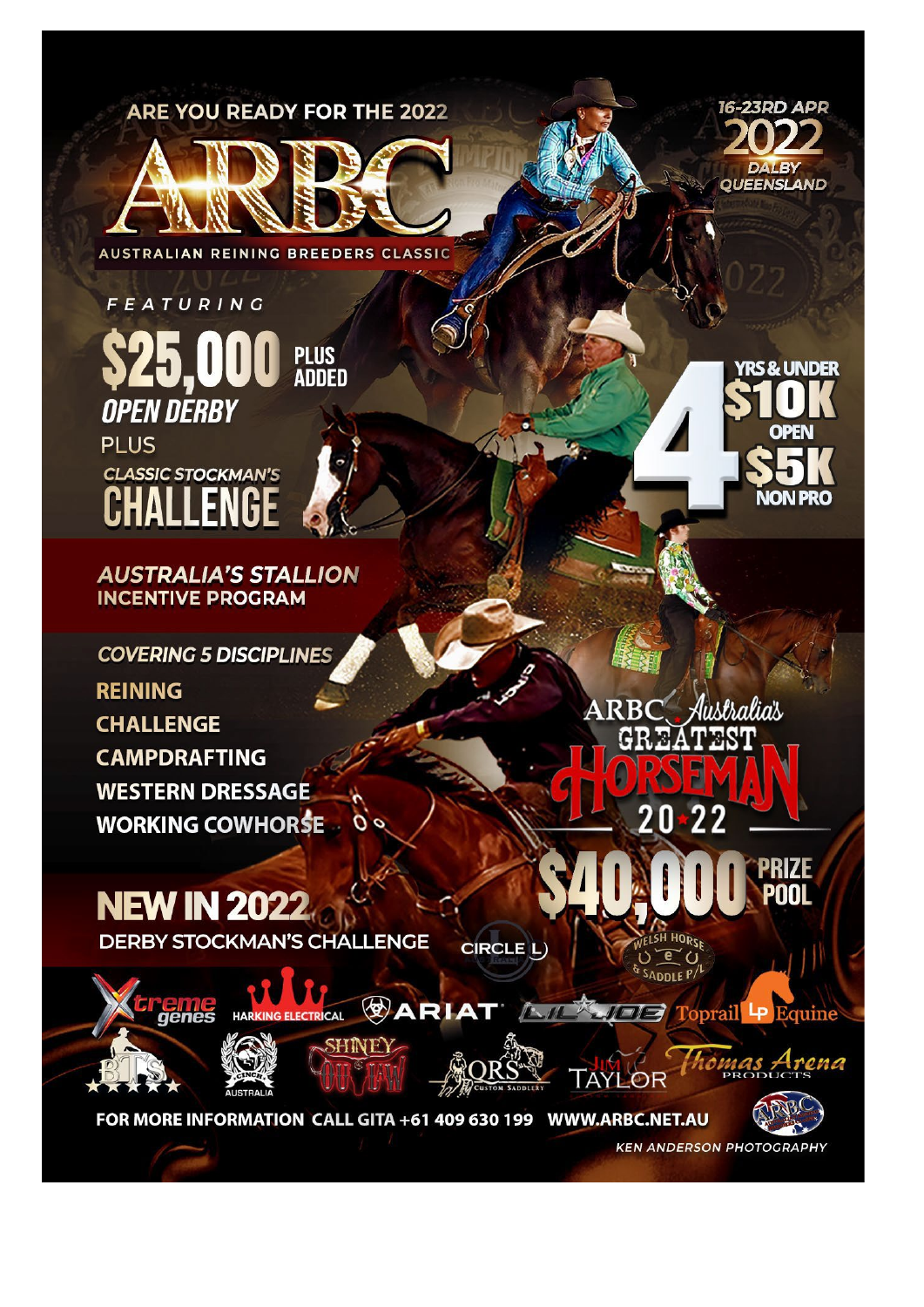



## 2022 ARBC Reining Program

## Judges: Darren Simpson, Donnie McLaughlin & Allan Kingdon

**SUNDAY 17TH April** Bump In & OPEN Pen

**MONDAY 18th April** Paid Warm Ups – start time to be advised

**Facility FEE**: \$35 per horse for all OPEN Pen all times

Paid Times: \$10 per 5 minutes - \$20 per 10 minutes Each horse will only get ten minutes throughout the show.

The pen will be closed for arena preparation 30 minutes before the start of the day's scheduled classes/events.

#### **Tuesday 19th April**

| No             | <b>CLASS</b>                                     | <b>Pattern</b> | Entry<br><b>Fee</b> | <b>Judges</b><br><b>Fee</b> | Video<br>Fee | <b>Trophy/Prize Money</b>   |  |  |
|----------------|--------------------------------------------------|----------------|---------------------|-----------------------------|--------------|-----------------------------|--|--|
| 1.             | Any Handed                                       | 6              | \$40                | \$10                        | \$0          | No Presentation             |  |  |
| 2a             | Beginner Rider                                   | B              | \$20                | \$10                        | \$0          | Ribbons & Prizes            |  |  |
| 2 <sub>b</sub> | <b>Beginner Youth</b>                            | B              | \$0                 | \$0                         | \$0          | <b>Ribbons &amp; Prizes</b> |  |  |
|                | Beginner Rider & Beginner Youth run concurrently |                |                     |                             |              |                             |  |  |
| 3              | <b>Short Stirrup</b>                             | A              | \$0                 | \$0                         | \$0          | Ribbons & Prizes            |  |  |
| 4a             | Reining Australia Green Rider 1                  | 13             | \$15                | \$0                         | \$15         | <b>Buckle/Ribbons</b>       |  |  |
| 4b             | Reining Australia Green Rider 2                  | 13             | \$15                | \$0                         | \$15         | <b>Buckle/Ribbons</b>       |  |  |
|                | $\cdot$ $\cdot$                                  |                |                     |                             |              |                             |  |  |

*Green Rider Level 1 & 2 are run concurrently*

#### **Wednesday 20thApril**

| <b>No</b> | <b>CLASS</b>                                                        | <b>Pattern</b> | Entry<br>Fee | <b>Judges</b><br><b>Fee</b> | <b>Video</b><br>Fee | <b>Trophy/Prize Money</b> |  |  |
|-----------|---------------------------------------------------------------------|----------------|--------------|-----------------------------|---------------------|---------------------------|--|--|
| 5         | 1 <sup>st</sup> Go Round Challenge Classes (Dry Work in main arena) |                |              |                             |                     |                           |  |  |
| 6         | <b>Freestyle Reining</b>                                            |                | \$25         | \$25                        | \$15                | Jackpot/Buckle/Ribbons    |  |  |
| 7a        | 4-year-old & Under OPEN                                             | 5              | \$700        | \$20                        | \$15                | \$10,000/Buckle           |  |  |
| 7b        | <b>Backhouse Training Stables 4-year-old</b><br>& Under Non-Pro     | 5              | \$300        | \$20                        | \$15                | \$5,000/Buckle            |  |  |
|           | 4-Year-old & Under Open/Non-Pro run concurrently                    |                |              |                             |                     |                           |  |  |
| 8a        | YOUTH 13 and Under                                                  | 5              | \$10         | \$0                         | \$15                | Buckle/Ribbons            |  |  |
| 8b        | <b>YOUTH 14-18</b>                                                  | 5              | \$10         | \$0                         | \$15                | <b>Buckle/Ribbons</b>     |  |  |

*Youth 13 and under & Youth 14-18 run concurrently*

#### **Thursday 21st April**

| <b>No</b>       | <b>CLASS</b>                                                                 | Pattern | Entry<br>Fee | <b>Judges</b><br>Fee | <b>Video</b><br>Fee | <b>Trophy/Prize Money</b>           |  |
|-----------------|------------------------------------------------------------------------------|---------|--------------|----------------------|---------------------|-------------------------------------|--|
| 9a              | Limited OPEN                                                                 | 3       | \$30         | \$15                 | \$15                | Jackpot/Buckle/Ribbons              |  |
| 9b              | Rookie Professional                                                          | 3       | \$30         | \$15                 | \$15                | Jackpot/Buckle/Ribbons              |  |
| 9c              | Limited Non-Pro                                                              | 3       | \$20         | \$15                 | \$15                | Jackpot/Buckle/Ribbons              |  |
|                 | Limited Open, Limited Non-Pro and Rookie Professional to be run concurrently |         |              |                      |                     |                                     |  |
| 10              | Para Reining                                                                 |         | \$10         | \$0                  | \$15                | Jackpot/Buckle/Ribbons              |  |
| 11a             | Non-Pro                                                                      | 5       | \$50         | \$15                 | \$15                | \$500 + 1/2 Added/Buckle            |  |
| 11 <sub>b</sub> | Prime Time Non-Pro                                                           | 5       | \$30         | \$15                 | \$15                | \$300+1/2 Added/Buckle              |  |
| 11c             | Open                                                                         | 5       | \$200        | \$15                 | \$15                | $$2,000 + \frac{1}{2}$ Added/Buckle |  |

*Open, Non-Pro and Prime Time Non-Pro to be run concurrently*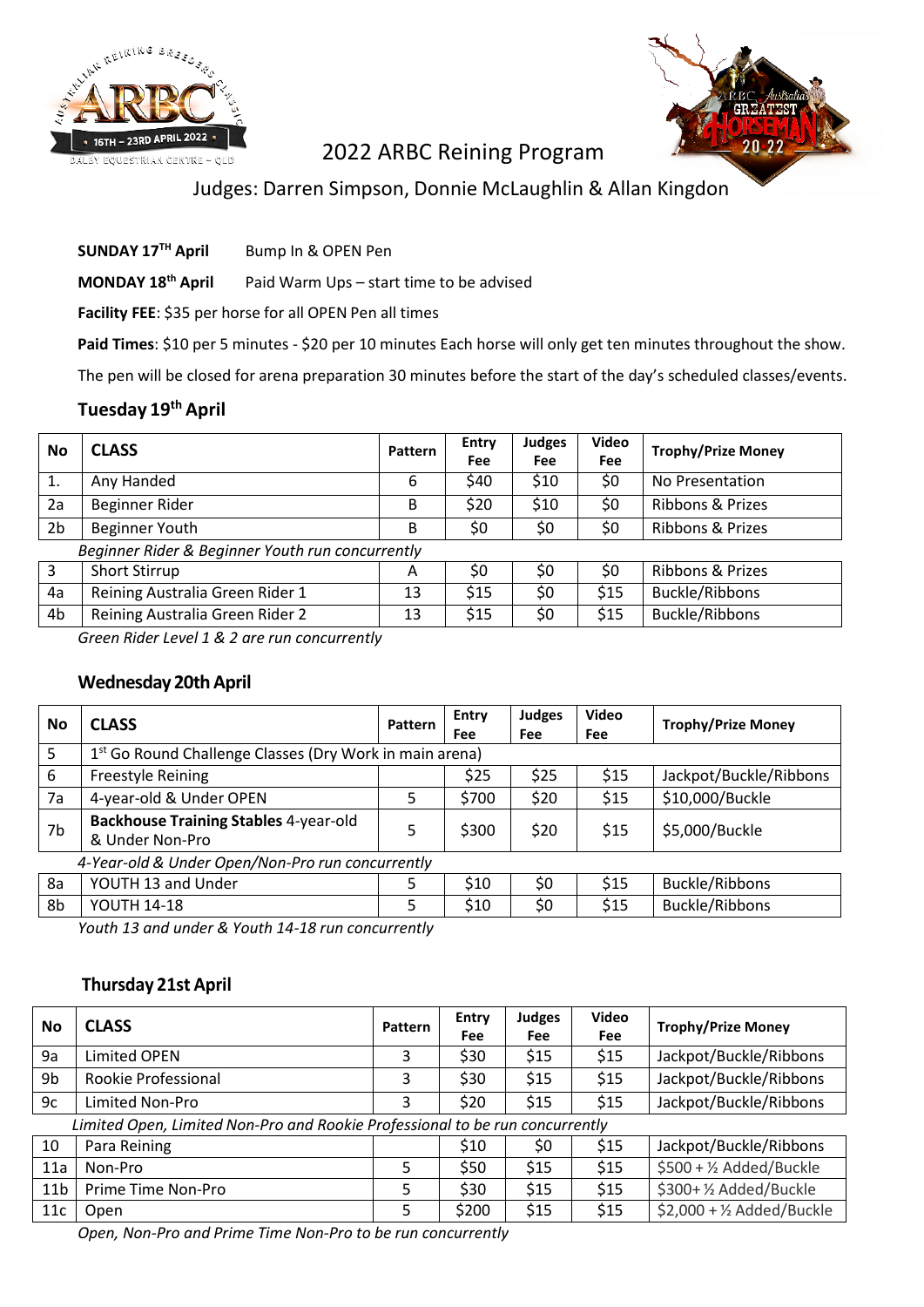



# 2022 ARBC Reining Program

## Judges: Darren Simpson, Donnie McLaughlin & Allan Kingdon

## **Friday** 22<sup>nd</sup> April

| No              | <b>CLASS</b>                 | Pattern | Entry<br>Fee | Judges<br><b>Fee</b> | <b>Video</b><br>Fee | <b>Trophy/Prize Money</b> |
|-----------------|------------------------------|---------|--------------|----------------------|---------------------|---------------------------|
| 12a             | Novice Horse Non-Pro Level 1 | 8       | \$20         | \$15                 | \$15                | Jackpot/Buckle/Ribbons    |
| 12 <sub>b</sub> | Novice Horse Non-Pro Level 2 | 8       | \$20         | \$15                 | \$15                | Jackpot/Buckle/Ribbons    |
| 12 <sub>c</sub> | Novice Horse Open Level 1    | 8       | \$20         | \$15                 | \$15                | Jackpot/Buckle/Ribbons    |
| 12d             | Novice Horse Open Level 2    | 8       | \$20         | \$15                 | \$15                | Jackpot/Buckle/Ribbons    |

*Novice Horse Non-Pro 1 & 2 and Open Level 1 & 2 to run concurrently*

| 13a                                                        | Rookie Level 1                            |          | \$20 | \$10 | \$15 | Jackpot/Buckle/Ribbons |
|------------------------------------------------------------|-------------------------------------------|----------|------|------|------|------------------------|
| 13 <sub>b</sub>                                            | Rookie Level 2                            | 6        | \$20 | \$10 | \$15 | Jackpot/Buckle/Ribbons |
|                                                            | Rookie Level 1 & 2 to be run concurrently |          |      |      |      |                        |
| 14a                                                        | Tophorse Intermediate Non-Pro             | $\Omega$ | \$30 | \$15 | \$15 | \$300+1/2 Added/Buckle |
| 14 <sub>b</sub>                                            | Intermediate Open                         |          | \$30 | \$15 | \$15 | \$300+1/2 Added/Buckle |
| Intermediate Open/Intermediate Nep Bro to run concurrently |                                           |          |      |      |      |                        |

*Intermediate Open/ Intermediate Non-Pro to run concurrently*

| 15<br>-- | Australia's Greatest Horseman |  | \$1000 | \$20 | \$15 | $$40.000 +$<br>Trophy<br>Saddle/Buckle |
|----------|-------------------------------|--|--------|------|------|----------------------------------------|
|----------|-------------------------------|--|--------|------|------|----------------------------------------|

### **Saturday 23rdApril – FINALSDAY** Commencing approx. Midday

| <b>No</b>       | <b>CLASS</b>                                      | <b>Pattern</b> | Entry<br><b>Fee</b> | <b>Judges</b><br>Fee | Video<br>Fee | <b>Trophy/Prize Money</b>                                                                         |
|-----------------|---------------------------------------------------|----------------|---------------------|----------------------|--------------|---------------------------------------------------------------------------------------------------|
|                 | "Thomas Arena Products" ROOKIE<br><b>SHOOTOUT</b> | 6              |                     |                      |              | 2.4M HD Thomas Arena Drag                                                                         |
| 16a             | ARBC Lil Joe Cash Open Derby Level 4              | 12             | \$800               | \$50                 | \$15         | $$25,000 + \frac{1}{2}$ Added. Trophy<br>Saddle, Trophy Bridle + Buckle<br>+ Perpetual Trophy Cup |
| 16 <sub>b</sub> | Intermediate Open Derby Level 3                   | 12             | \$200               | \$50                 | \$15         | $$2,000 + \frac{1}{2}$ Added +Buckle                                                              |
| 16c             | Limited Open Derby Level 2                        | 12             | \$100               | \$50                 | \$15         | $$1,000 + \frac{1}{2}$ Added +Buckle                                                              |
| 16d             | ARBC ARIAT Australia Non-Pro Derby<br>Level 4     | 12             | \$400               | \$50                 | \$15         | $$5,000 + \frac{1}{2}$ Added + Trophy<br>Bridle + Buckle + Perpetual<br><b>Trophy Cup</b>         |
| 16e             | Intermediate Non-Pro Derby Level 3                | 12             | \$75                | \$50                 | \$15         | $$750 + ½$ Added + Buckle                                                                         |
| 16f             | Limited Non-Pro Derby Level 2                     | 12             | \$50                | \$50                 | \$15         | $$500 + ½$ Added + Buckle                                                                         |

*OPEN and Non-Pro Derby All Levels run concurrently*

Competitors will be notified of start times each day once entries are received

Saturday Evening, we will hold our VIP Dinner at the Mezzanine Level at the Main Arena. This is a ticketed sit-down dinner.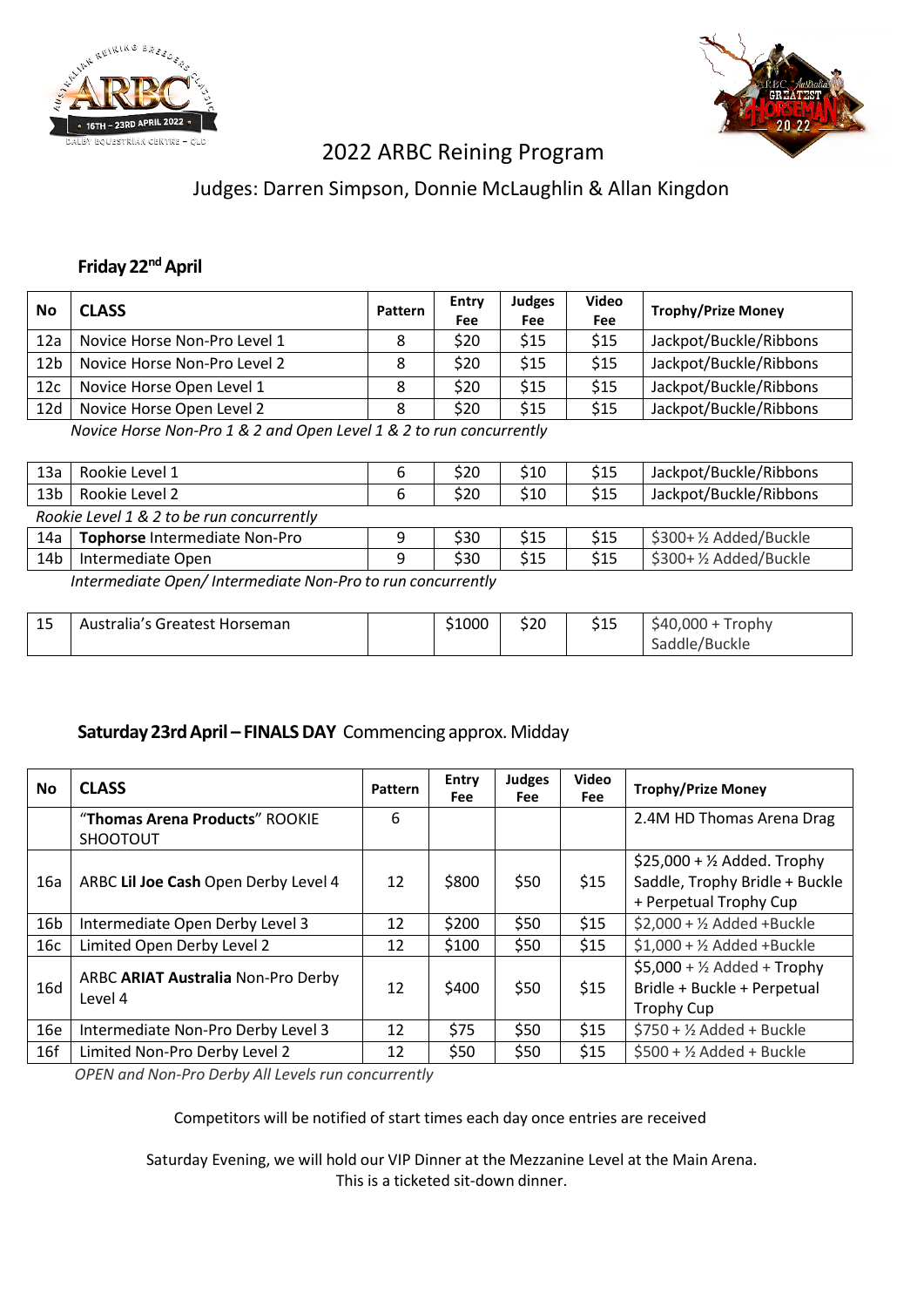# **2022 ARBC Show Information & Conditions**

- 1. Entries must be RECEIVED no later than **Friday, 1st April 2022.** ALL LATE ENTRIES WILL INCUR A PENALTY FEE OF \$30 PER EVENT - THIS WILL BE STRICTLY ENFORCED – THERE WILL BE NO EXCEPTIONS.
- 2. Late entries will only be accepted up to 4.00 pm the day prior to the commencement of that event. These late entries will be placed at the top of the draw.
- 3. Any entry forms received without payment or proof of payment will be returned to applicant/s unprocessed.
- 4. COMPETITORS NOTE Please check the draw posted each day as there can be changes to what is printed. in the program.
- 5. NO refund will be given for entry fee: Exceptions a vet certificate must be provided prior to commencement of show (Tuesday 7.00 am) before any requests for refunds will be considered.
- 6. Show Management reserves the right to extend or alter this program once the final entry numbers are known. Show Management has the right to refuse nominations.
- 7. Classes will be operated exclusively in accordance with RA guidelines. By way of making an entry you are assuming responsibility for and binding owner, rider and /or agent to the terms and conditions as set out. The box that you accept show conditions must be ticked.
- 8. As ARBC is approved by Reining Australia, owners and riders are required to be a current financial. member of Reining Australia. As ARBC is not an affiliate the show will not count as a qualifier show for the Australian National Reining Championships.
- 9. All horses must hold a license with either RA or NRHA. A copy of horse competition license and proof of RA membership must accompany entry form: otherwise, entries WILL NOT BE ACCEPTED.
- 10.All exhibitors will be subject to the use of photographers and videographers under the direction of Show. Management, the results of which may be used at the discretion of ARBC for promotional purposes.
- 11. Payouts for the feature event (ARBC Level 4 Open Derby) which will pay as follows:

1st = 35% 2nd = 28% 3rd = 16% 4th = 14% 5th= 8% 6th = 6%

STALLION NOMINATOR INCENTIVE: The Stallion Owner Incentive is a benefit of the program that. pays money back to the Stallion Owner in the ARBC program. 5% of all prize money is paid back to the owner of the Stallion; this payment applies to Level 4 of the Open Derby Prize money only. A further incentive of a \$1000 will be paid to the Stallion owner of the highest placed progeny in the ARBC. Program.

- 12. ARBC will retain 50% of entries in all Jackpot classes.
- 13. Horses that are entered for both events in concurrent run class will only have one run and the score will. count for both events and will therefore only pay one Judges Fee and Video fee upon nomination.
- 14. Open Pen rules will be enforced. Number of horses in the Pen at one given time is limited to 16. Left circles entry end of arena, right circles top end of arena. Circles and turnarounds for the first 30 minutes of the hour. Rundowns and stops for the last 30 minutes of the hour. Horses are not to be. rested in the center of the arena. The tractor has the right of way at all times during Open Pen.
- 15. The 4 year & under Reining class on Wednesday may be ridden one or two handed in any legal equipment.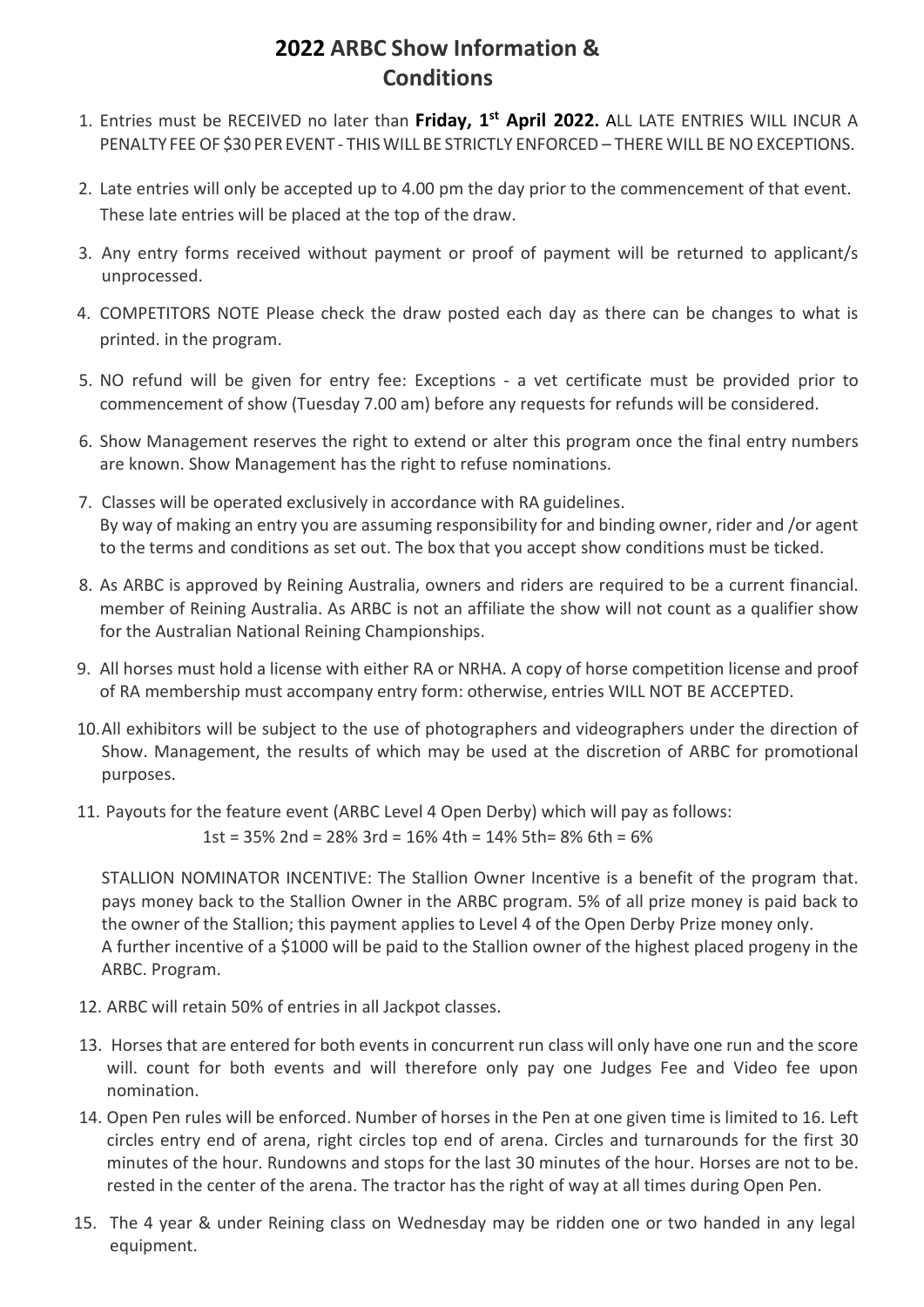- 16. The Derby is open to five-, six-, seven- and eight-year-old horsesto be ridden one handed in a bridle. To enter the Intermediate and/or Limited Division within the Open / Non-Pro Derby, riders must first be nominated in the Open / Non-Pro Derby.
- 17. **ARBC Thomas Arena Products Shootout**. The top Ten placings in the Rookie Level 2 will compete in a cleanSlate final on **Saturday 23rd April,** Champion receiving 2.4M HD Thomas Arena Drag sponsored by Thomas Arena Products.
- 18. Reining Australia eligibility caps are used throughout the Show. It is the responsibility of the owner/orrider to be aware of the official earnings of the horse/or rider as recorded by Reining Australia.
- 19. RA Green Rider all Riders must be enrolled in the RA Green Rider Program. Only one level can be. entered not both.
- 20. Competitors could be fined \$25 if they do not notify Gate Marshall and office of scratching at the start ofthe class or at all.
- 21. Number failure to display your show number can results in a \$25 fine to the rider. Pin your number toyour saddle pad on the left-hand side.
- 22. All Youth riders aged 13 years and under MUST wear an approved safety helmet at all times whilst. mounted refer Reining Australia policy on the RA website. Any youth aged 18 years and under must. not ride or handle any Stallion – refer RA policy on the website.
- 23. Presentations All competitors/handlers to be dressed in appropriate western attire including Western hat during presentation and to be astride in the line-up.
- 24. All sanctioned classes will be run in accordance with RA rules. Freestyle competitors must supply own music (CD or Stick) which must be in the hands of the announcer by **Wednesday 9am 20th April**
- 25. For Non-sanctioned events on Tuesday and Wednesday including Green Rider, Riders may use one ortwo hands on the Reins or change from one handed to two handed throughout the performance. Western attire and any legal headgear allowed must be member of RA, or any RA Affiliates.
- 26. Beginner Rider Restricted to riders who have not won more than three (3) non-sanctioned Reining. events or one (1) sanctioned Reining event as of 1st January 2021.
- 27. Para Reining is a non-sanctioned class, open to riders with physical or mental disabilities, must provide.show management with current Para Reining Physicians Statement.
- 28. All stables must be left clean. A **\$50** Cleaning Bond must be paid with nominations.
- 29. By way of making an entry you are assuming responsibility for and binding owner, rider and/or agent tothe terms and conditions as set out. The indemnity and consent form accompanying entry form must. be completed and signed or entries will not be accepted.
- 30. The Grounds will be available for Reining Competitors to Bump In Sunday 17th April 2022.
- 31.DOGS must be kept at campsites. No dogs allowed in grandstand, Marshalling area or in vicinity of Canteen. All dog droppings must be picked up, especially in the stable area.
- 32. No smoking in the main arena grandstand. Please use designated smoking areas.
- 33. All competitors riding on the grounds must always have saddles and bridle and correct footwear. All Youth riders must always wear a helmet when riding. All Children must have correct footwear in the Marshalling area.
- 34. No bikes or scooters to be ridden in or around the stables or marshalling area.
- 35. Only competitors and Strappers will be allowed in marshalling area.